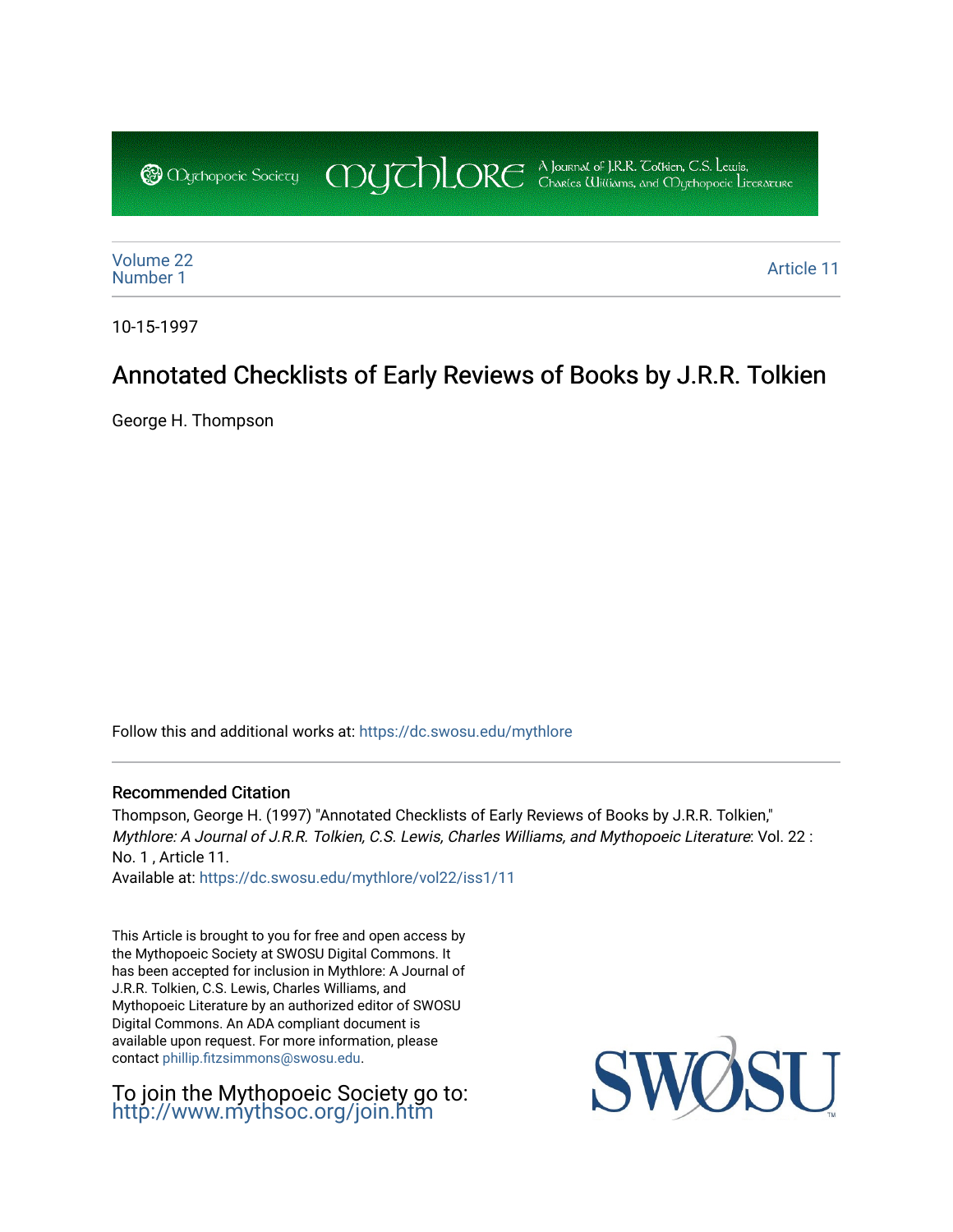## Mythcon 52: The Mythic, the Fantastic, and the Alien

Albuquerque, New Mexico; July 29 - August 1, 2022 <http://www.mythsoc.org/mythcon/mythcon-52.htm>



### Abstract

Lists Thompson's earlier articles in Mythlore on reviews of and references to Tolkien's works, with errata.

### Additional Keywords

Tolkien, J.R.R.—Bibliography; Tolkien, J.R.R.—Critical reception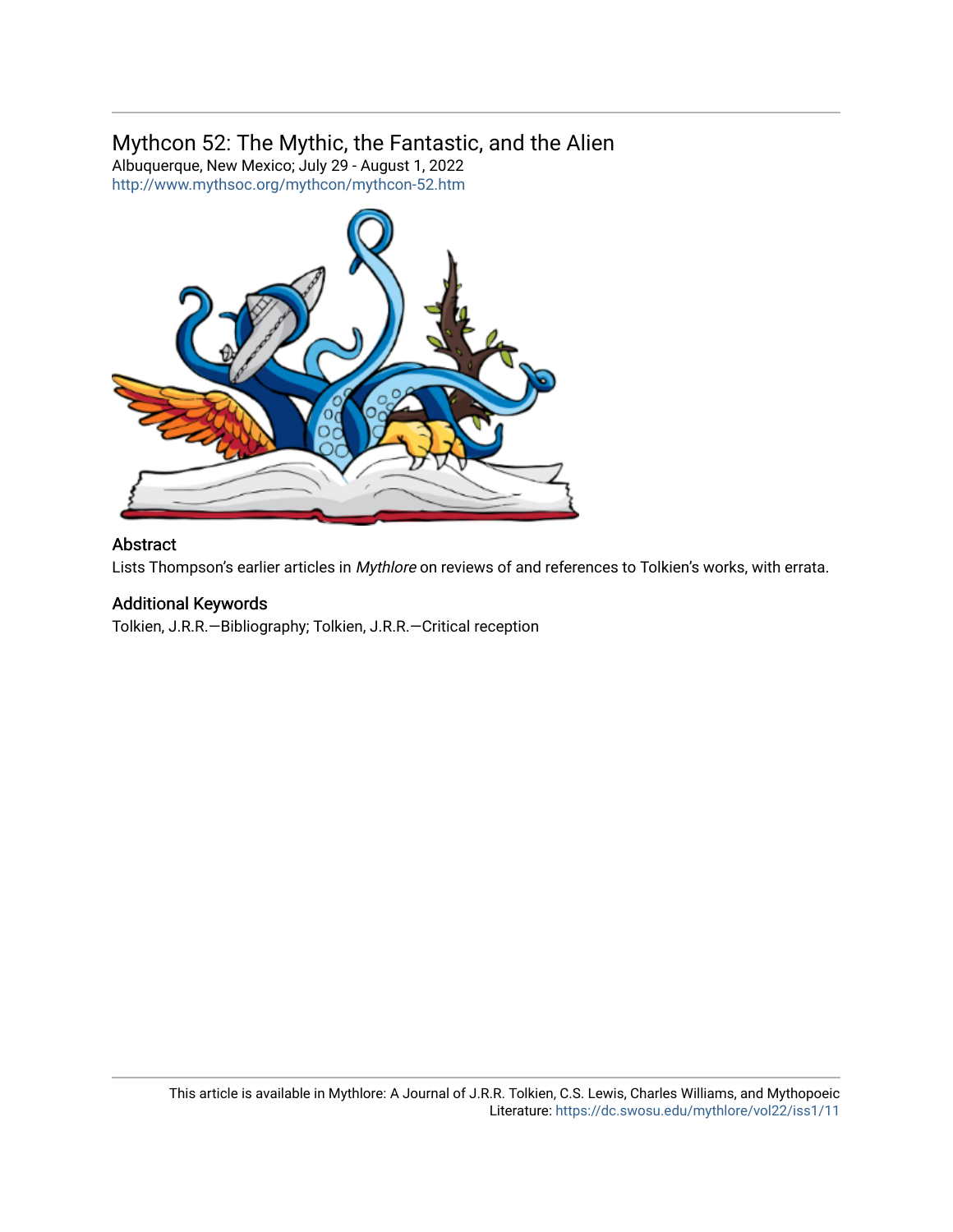# **ANNOTATEO CIDECKLISTS OF GARLY REVIEWS OF BOOKS BY J. R. R. TOLKIEN**

**Софрітеб ву Сеоксе Д. Трофзом** 

A note of acknowledgement For their help in preparing the **Checklists recorded below, I am especially grateful to the late Angus Cameron, his w ife Wendy Cameron, and to Rachel Brown** Giblin, all of whom searched the review files of Allen & Unwin; to my wife Dorothy Thomson who revised and typed; to Joe **Christopher who arranged publication; and to helpful staff at Allen & Unwin, Houghton Mifflin, and Ballantine Books. As well, many reviewers generously contributed by sending me copies or information about their publications.**

## "Early Reviews of Books by J. R. R. Tolkien:**"**

- **"[Part I:]** *The Hobbit, Farmer Giles of Ham, The Fellowship of the Ring* **[to be continued]."** *Mythlore* **11, No. 2 (40: Autumn 1984), 56-60.**
- **"Part II:** *The Fellowship of the Ring* **[continued],** *The Two Towers," Mythlore* **11, No. 3 (41: Winter -Spring, 1985), 59-63.**
- **"Part III:** *The Return of the King," Mythlore* **12, No. 1 (43: Autumn 1985) , 58-63.**
- **"Part III** *[read***Part IV]:** *Smith ofWootton Major & "Smith ofWootton Major & Farmer Giles of Ham," Mythlore* **12, No. 3 (45: Spring 1986) , 61-62.**
- **"Part V:** *The Lord of the Rings,* **new editions,"** *Mythlore* **12, No. 4 (46: Summer 1986), 59-62.**
- **"Part VI:** *Tree and Leaf***/ Part VII:** *The Adventures of Tom Bombadil* **/ Part VIII:** *The Road Goes Ever On* & *Poems and Songs of Middle-earth," Mythlore* **13, No. 1 (47: Autumn 1986), 54-59.**

## **A n n otated C h eck lists o f Early and M inor References to Tolkien and his Works** Compiled by George H. Thomson

- **"Early Articles, Comments, Etcetera about J. R. R. Tolkien,"** *Mythlore* **13, No. 3 (49: Spring 1987), 58-63.**
- **"Minor, Early References to Tolkien and His Works,"** *Mythlore* **14, No. 1 (51: Autumn 1987), 41-42,55.**

## **ERRATA**

**"Early Reviews of Books by J. R. R. Tolkien: [Part I:]** *The Hobbit, Farmer Giles of Ham, The Fellowship of the Ring* **[to be continued]."** *Mythlore* **11, No. 2 (40: Autumn 1984), 56-60.**

**P.56** *For* **Thompson** *read* **Thomson**

- **P.57 H., R., line 6:** *For* **H '38** *read* **H '66P**
	- **Hughes, line 2:** *For* **Statesmen** *read* **Statesman**
		- **P., A., line 4:** *For***is has** *read* **it has**
		- **Bottom of page: See also reviews of** *LotR* **'56 by Straight, of** *LotR* **'65 and '67 in** *Best Sellers* **and by Brady ETC**
- **P.59S., S., line 2:** *For* **p. ii** *read* **p. 11 Blair, line 8:** *For* **emphasis** *read* **emphases Conklin, line 4:** *For* + *read + -*

**"Part II:** *The Fellowship of the Ring* **[continued],** *The Two Towers," Mythlore* **11, No. 3 (41: Winter-Spring, 1985), 59-63.**

**P.59: Beginning:** *The following entries were omitted:*

- **"The Fellowship of the Ring."** *Adelphi* **31:1 (1954), 101-102. [He objects to the excessive praise on the jacket. Conclusion: "Mr. Tolkien rejects everything, tradition, history, symbolism and allegory. His admirers regard it as his strength, yet in fact it is his weakness, despite all the ingenuity and the brilliance of detail. There is a difference between a tour de force and a work of genius."] + -FR '54E**
- **F[ausset], H. l'A. "Epic Romance."** *Manchester Guardian,* **20 Aug. 1954, p. 3. ["To have created so enthralling an epic-romance, with its own mythology, with . . . such imaginative largesse in invention and description, and such supernatural meaning underlying the wealth of incident, is a most remarkable feat." Brief.] +FR '54E**

#### **P.59: after Flood:** *the following entries were omitted:*

- **Gerson, Villiers. "The Spectroscope."** *Amazing Stories 29* **(Sept. 1955), 110. [A rather brief review. It is not the adventures which fascinate but "the wonderful characterization, the poetry, the interest which the author makes us feel in each of the protagonists which gives it a strange power."] +FR '54A**
- **Green, Peter. "Outward Bound by Air to an Inappropriate Ending."** *The Daily Telegraph & Morning Post, 27* **Aug. 1954, p. 8. [Green can find no reason for taking the book seriously. Tolkien has "written, with the interminable prosiness of a bazaar story-teller, an adventure yarn about magic rings and Black Riders which should prove immensely popular with those 10-year-olds who don't prefer space-fiction." It does not show imagination at all. "The style veers from pre-Raphaelite to Boy's Own Paper." Yet the work has an awesome fascination.] -Fr '54E**
- **Hall, David. "Faint but Pursuing."** *New Zealand Listener,* **14 Jan. 1955, pp. 13-14.** ["This farrago of the imagination running amok, **this saga-crooning over the rivalries or friendships of hobbits .. . elves, dwarves, and ores, this homeric clashing of ignorant armies by night, is presented with unflagging and enviable zest." Brief.] +FR'54E**
- **Halle, Louis J. "Flourishing Ores."** *Saturday Review* **38 (15 Jan. 1955), 17-18. [A playful review, greatly praising the book for being a history or mythology of "higher authenticity," for being immensely readable, and for making one feel that life is ennobled.] +Fr '54A**
- **Hayes, E. Nelson. "New Fiction."** *The Progressive* **(Madison) 19** (Jan. 1955), 42-43. ["Tolkien has created a mythology com**plete, consistent, and convincing. He writes a prose of great dignity and power, compounded of strong rhythms, colorful**